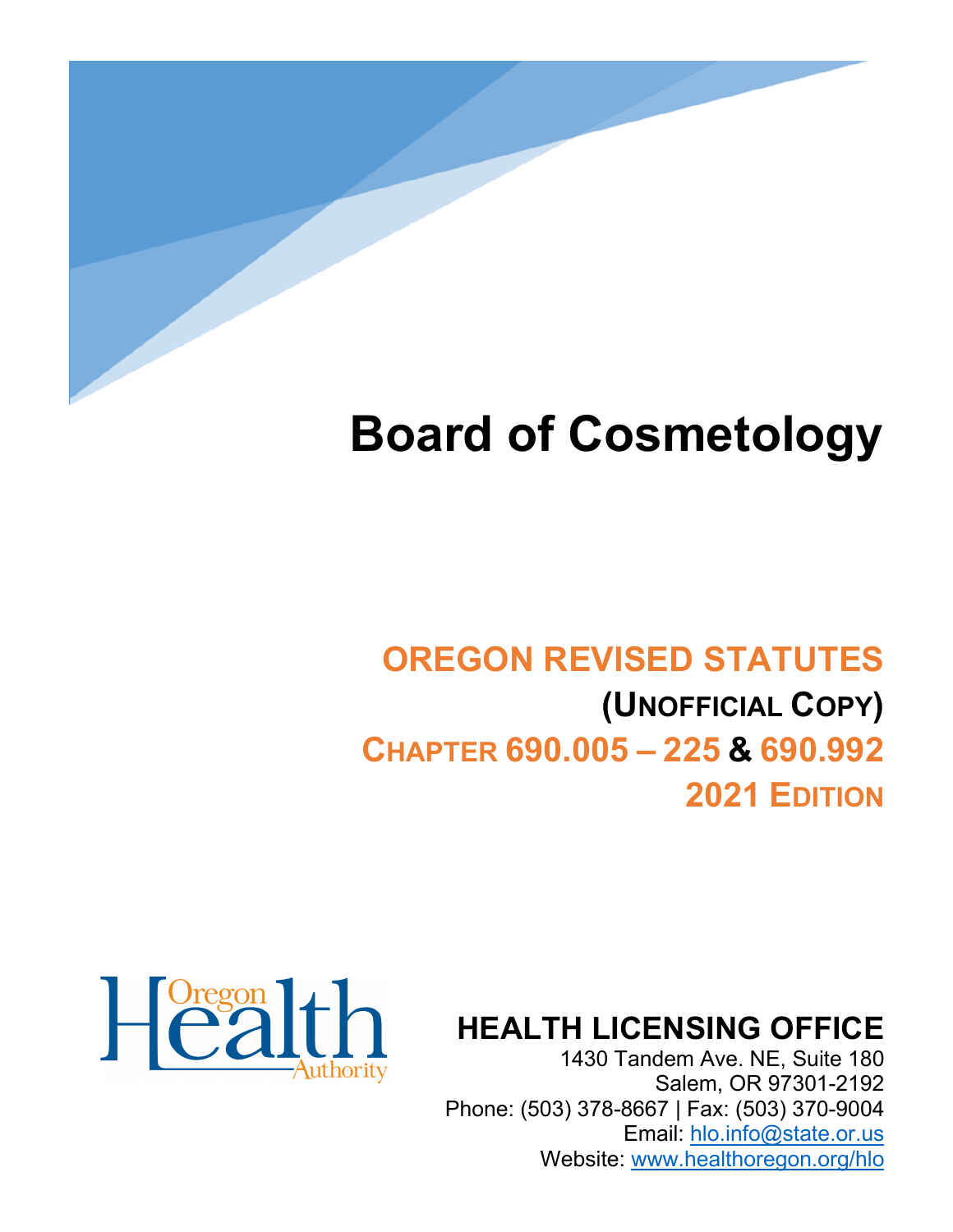# BARBERING; HAIR DESIGN; ESTHETICS; NAIL TECHNOLOGY; NATURAL HAIR CARE

(Generally)

 **690.005 Definitions for ORS 690.005 to 690.225.** As used in ORS 690.005 to 690.225:

 (1) "Barbering" means any of the following practices, when done upon the human body for cosmetic purposes and not for medical diagnosis or treatment of disease or physical or mental ailments:

(a) Shampooing, styling, cutting, singeing and conditioning of the hair of an individual.

(b) Applying hair tonics, dressings and rinses.

 (c) Massaging of the scalp, face and neck and applying facial and scalp treatments with creams, lotions, oils and other cosmetic preparations, either by hand or mechanical appliances, except that the mechanical appliances may not be galvanic or faradic.

(d) Shaving, trimming or cutting of the beard or mustache.

 (2) "Certificate" means a written authorization for the holder to perform in one or more fields of practice.

 (3) "Cosmetology" means the art or science of beautifying and improving the skin, nails and hair and the study of cosmetics and their application.

 (4) "Demonstration permit" means a written authorization for a person to practice, demonstrate and teach one or more fields of practice on a temporary basis.

 (5) "Esthetics" means any of the following skin care or facial care practices performed on the human body or face for the purpose of keeping the skin of the human body or face healthy and attractive and not for medical diagnosis or treatment of disease or physical or mental ailments:

 (a) The use of the hands or mechanical or electric apparatuses, appliances or devices for cleansing, stimulating, manipulating, exfoliating or applying lotions or creams.

 (b) Temporary removal of hair by using lotion, cream, an appliance, wax, thread, sugar, tweezers, dermaplaning, a depilatory or other means.

(c) Makeup artistry.

(d) Eyebrow and eyelash services.

(e) Facial and body treatments.

 (6) "Facility" means an establishment operated on a regular or irregular basis for the purpose of providing services in one or more fields of practice.

(7) "Field of practice" means the following cosmetology disciplines:

(a) Barbering.

(b) Esthetics.

(c) Hair design.

(d) Nail technology.

(e) Natural hair care.

 (8) "Freelance license" means a written authorization that allows a practitioner to practice outside or away from a licensed facility.

 (9) "Hair design" means any of the following practices, when done upon the human body for cosmetic purposes and not for medical diagnosis or treatment of disease or physical or mental ailments:

(a) Shaving, trimming or cutting of the beard or mustache.

 (b) Styling, permanent waving, relaxing, cutting, singeing, bleaching, coloring, shampooing, conditioning, applying hair products or similar work upon the hair of an individual.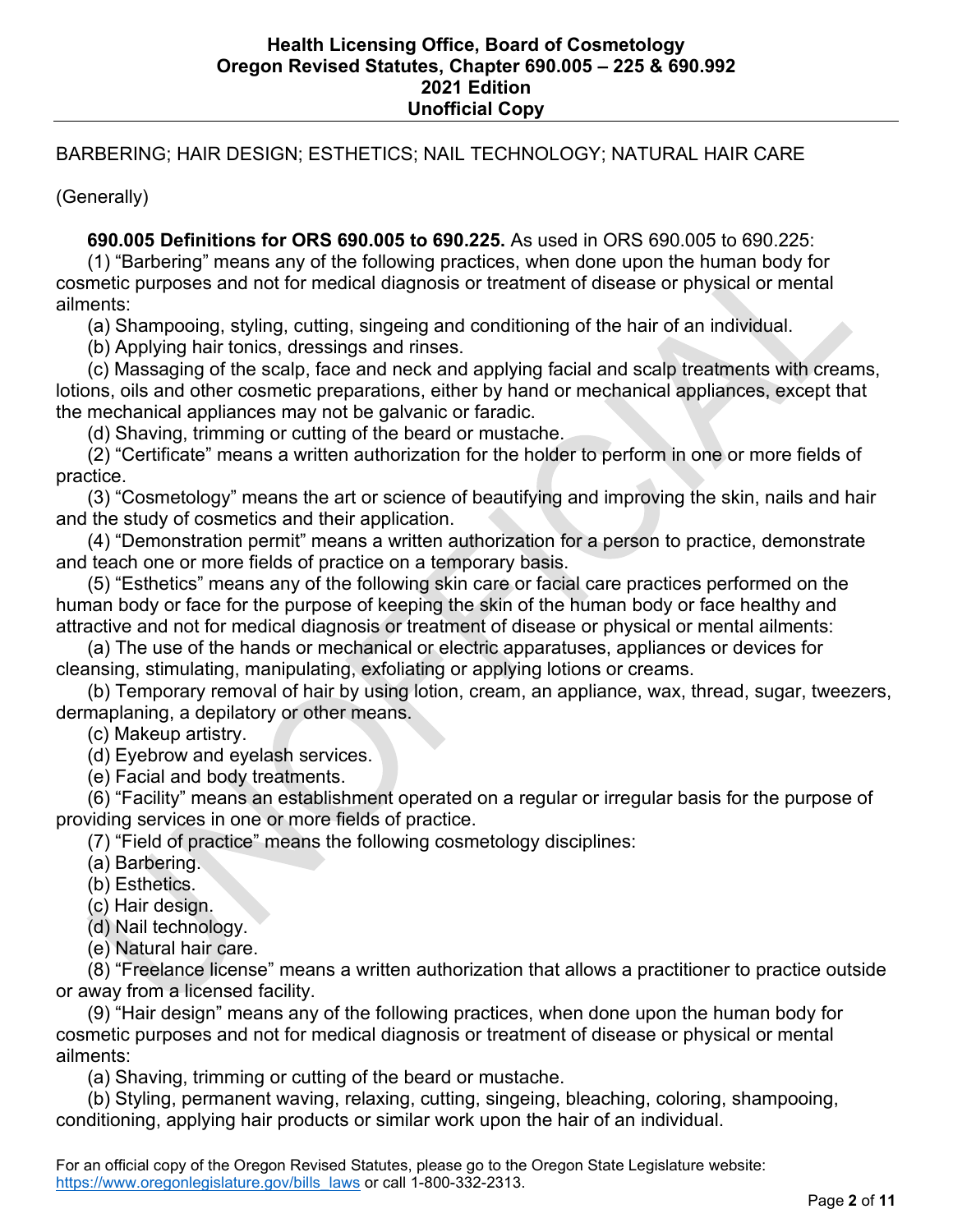(c) Massaging the scalp and neck when performed in conjunction with activities in paragraph (a) or (b) of this subsection.

 (10) "Independent contractor" means a practitioner who qualifies as an independent contractor under ORS 670.600 and who is not under the control and direction of a facility license holder.

 (11) "License" means a written authorization issued under ORS 690.055 to a person to operate a facility or freelance business for providing services related to one or more fields of practice to the public.

 (12)(a) "Mechanical or electrical apparatus, appliance or device" includes, but is not limited to, galvanic current, high-frequency microcurrents, light-emitting diode therapy and microdermabrasion that does not penetrate beyond the epidermis except through natural physiological effects.

 (b) "Mechanical or electrical apparatus, appliance or device" does not include lasers or intense pulsed light or a device, as that term is defined by the Board of Cosmetology by rule, in collaboration with the Board of Certified Advanced Estheticians.

 (13) "Nail technology" means any of the following manicuring or pedicuring practices performed for cosmetic purposes and not for medical diagnosis or treatment of disease or physical or mental ailments:

 (a) Cutting, trimming, polishing, coloring, tinting, cleansing or otherwise treating the nails of the hands or feet.

 (b) Massaging, cleansing, treating or beautifying the hands, arms below the elbow, feet or legs below the knee.

(c) Applying, sculpturing or removing artificial nails of the hands or feet.

(14)(a) "Natural hair care" means:

 (A) The braiding, cornrowing, extending, lacing, locking, sewing, twisting, weaving or wrapping of human hair, natural fibers, synthetic fibers or hair extensions through the use of hands or simple devices such as clips, combs, hairpins or needle and thread;

 (B) The use of scissors to trim synthetic fibers, hair extensions or sewn-in weave extensions as is necessary to perform the activities described in this paragraph;

 (C) The making of customized wigs from natural hair, natural fibers, synthetic fibers or hair extensions; or

(D) Shampooing or conditioning of the hair of an individual.

 (b) "Natural hair care" does not include the use of scissors, except as provided in paragraph (a)(B) of this subsection, penetrating chemical hair treatments, chemical hair coloring agents, chemical hair straightening agents, chemical hair joining agents, permanent wave styles or chemical hair bleaching agents.

(15) "Practitioner" means a person certified to perform services included within a field of practice.

 (16) "Registration" means a written authorization issued to an independent contractor to hold forth to the public as a business entity providing services in a field of practice.

 (17) "School" means an educational establishment that has a license issued by the Department of Education and is operated for the purpose of teaching one or more fields of practice. For purposes of this subsection, "field of practice" does not include natural hair care.

 (18) "Temporary facility permit" means a written authorization issued under ORS 690.055 to provide services on a temporary basis in one or more fields of practice. [1977 c.886 §1; 1983 c.151 §1; 1987 c.31 §2; 1989 c.171 §81; 1993 c.45 §296; 1993 c.267 §1; 1995 c.343 §61; 1999 c.425 §1; 2003 c.547 §38; 2005 c.117 §1; 2005 c.648 §50; 2009 c.701 §30; 2013 c.82 §3; 2013 c.290 §1; 2013 c.314 §34; 2013 c.568 §76; 2019 c.177 §1; 2021 c.366 §8]

 **690.010** [Amended by 1969 c.687 §1; 1977 c.270 §1; repealed by 1977 c.842 §26 and 1977 c.886 §42]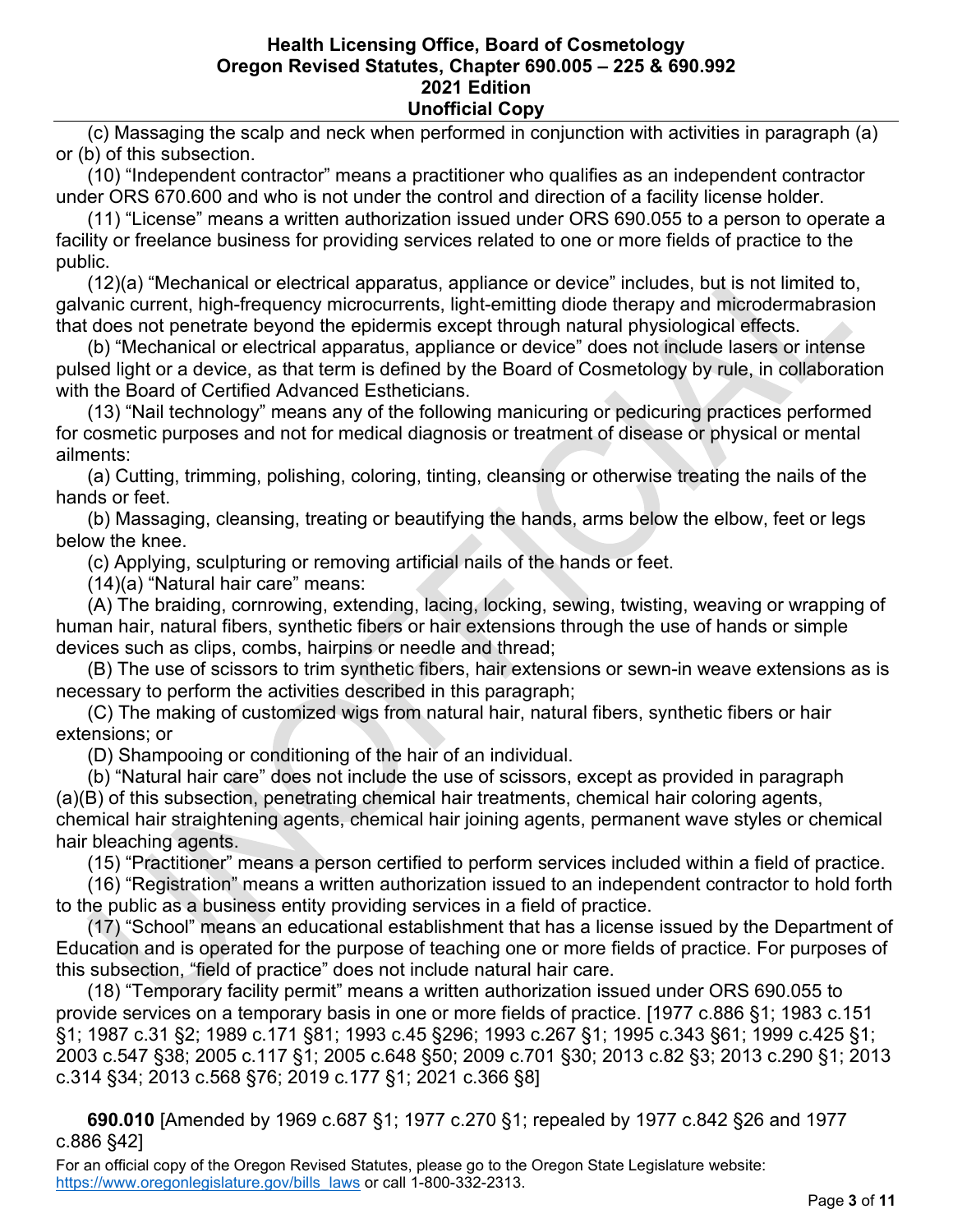**690.015 Prohibited acts.** (1) This section establishes prohibitions relating to the practice of hair design, barbering, esthetics, nail technology and natural hair care. The prohibitions under this section are subject to the exemptions under ORS 690.025. A person who commits an act prohibited under this section is subject to the penalties under ORS 690.992 in addition to any administrative action taken by or any civil penalty imposed by the Health Licensing Office under ORS 676.612.

(2) A person may not:

 (a) Perform or attempt to perform services in a field of practice without an active certificate, demonstration permit, registration or freelance license.

(b) Operate a facility without a license or temporary facility permit.

 (c) Perform or attempt to perform services in a field of practice outside a licensed facility or temporary facility unless the person holds a freelance license issued under ORS 690.123.

 (d) Practice hair design, barbering, esthetics, nail technology or natural hair care as an independent contractor without a registration.

 (e) Display a sign or in any way advertise or purport to offer services in a field of practice without first obtaining a permit, certificate, independent contractor registration or facility license.

 (f) Knowingly make a false statement on an application to obtain or renew a certificate, registration, license or permit.

 (g) Allow an individual in the employ or under the supervision or control of the person to perform in a field of practice without a certificate or permit.

 (h) Sell, barter or offer to sell or barter a document evidencing a certificate, registration, license or permit.

 (i) Purchase or procure by barter a document evidencing a certificate with intent to use it as evidence of the person's qualification as a practitioner.

 (j) Materially alter with fraudulent intent a document evidencing a certificate, registration, license or permit.

 (k) Use or attempt to use a fraudulently obtained, counterfeited or materially altered document evidencing a certificate, registration, license or permit. [1977 c.886 §3; 1981 c.141 §1; 1983 c.151 §2; 1987 c.31 §3; 1993 c.267 §2; 1995 c.343 §62; 1999 c.425 §2; 2003 c.547 §39; 2005 c.117 §2; 2005 c.648 §51; 2009 c.701 §31; 2013 c.290 §2; 2013 c.314 §35; 2013 c.568 §77]

 **690.020** [Amended by 1961 c.300 §3; 1969 c.687 §2; repealed by 1977 c.842 §26 and 1977 c.886 §42]

 **690.025 Exemptions; rules.** (1) ORS 690.005 to 690.225 do not apply to:

 (a) Persons who perform service without compensation in case of emergency or in domestic administration.

 (b) Persons licensed by a health professional regulatory board listed in ORS 676.160 who are acting within the scope of their professional license.

 (c) Persons identified by the Health Licensing Office or Board of Cosmetology by rule who are acting under the authority of a hospital or long term care facility licensed under ORS 441.025 or a residential facility licensed under ORS 443.415.

(d) Persons engaged in rendering emergency medical assistance as defined in ORS 30.800.

 (e) Persons licensed by the State Board of Pharmacy, merchants or other individuals when demonstrating apparatus or supplies for purposes of sale.

 (f) Commissioned medical and surgical officers and personnel of the United States Armed Services while operating on a military base and personnel of correctional institutions while operating on the premises of a correctional facility.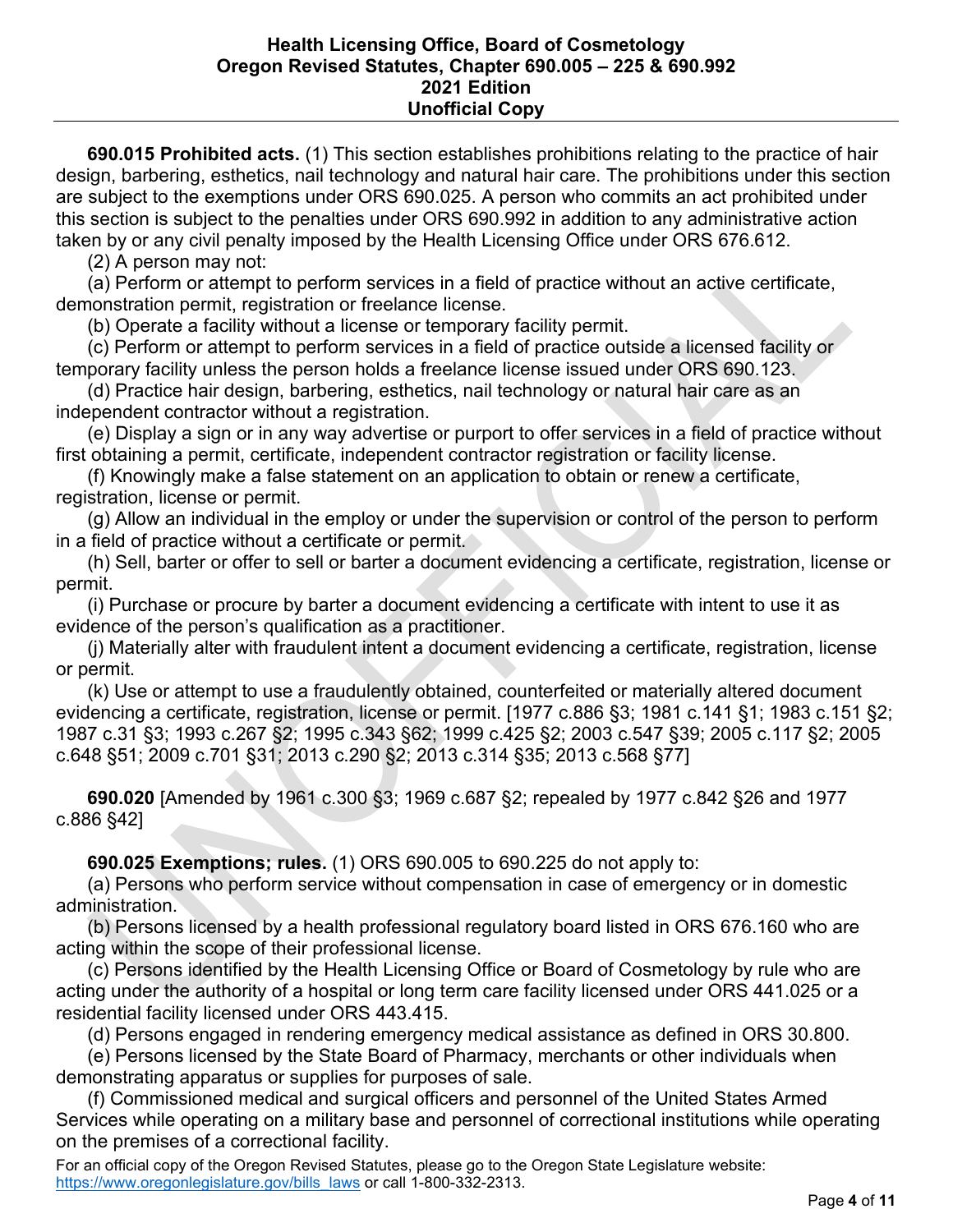(g) Subject to subsection (3) of this section, persons applying temporary makeup, combing hair, brushing hair, braiding hair, applying hair spray or holding cream to hair or styling hair through the use of barrettes, ties, clips, ribbons and other similar hair accessories for the sole purpose of preparing an individual for a professional photograph, provided that the person does not use any product that alters the keratin of the individual's hair.

 (h) Subject to subsection (3) of this section, persons applying temporary makeup or styling hair by any method for the sole purpose of preparing an individual for a professional film or video performance or a theatrical performance.

 (i) A student while engaged in training at the direction of and under the direct supervision of the faculty of a school licensed under ORS 345.010 to 345.450 to teach a field of practice. For purposes of this paragraph, "field of practice" does not include natural hair care.

 (2) The office may exempt from ORS 690.005 to 690.225 practitioners providing services at charitable or fund raising events. In establishing an exemption, the office shall consider and evaluate each written request on an individual basis.

 (3) The office may develop and disseminate guidelines for persons described in subsection (1)(g) and (h) of this section for the purpose of ensuring sanitation and hygiene best practices. The office is not required to adopt rules to implement this subsection. [1977 c.886 §2; 1983 c.151 §3; 1987 c.31 §4; 1993 c.45 §297; 1993 c.267 §3; 1995 c.343 §63; 1999 c.425 §3; 2005 c.117 §3; 2009 c.701 §32; 2013 c.188 §1; 2013 c.290 §3; 2013 c.568 §78; 2015 c.794 §1]

 **690.030** [Repealed by 1977 c.842 §26 and 1977 c.886 §42]

(Certificates, Licenses, Permits and Registrations)

 **690.035 Application for certificate or permit.** A person desiring to obtain a certificate or demonstration permit shall apply in writing to the Health Licensing Office on a form approved by the office. Each application shall contain an affirmation by the applicant that the information contained therein is accurate. The application must also include evidence establishing to the satisfaction of the office that the applicant possesses the necessary qualifications. [1977 c.886 §4; 1999 c.425 §4; 2005 c.648 §52; 2013 c.568 §79]

 **690.040** [Repealed by 1977 c.842 §26 and 1977 c.886 §42]

 **690.045** [1977 c.886 §5; 1979 c.855 §3; 1983 c.151 §4; 1987 c.31 §5; 1993 c.45 §298; 1993 c.267 §4; 1995 c.343 §64; repealed by 1999 c.425 §5 (690.046 enacted in lieu of 690.045)]

 **690.046 Practitioner certification requirements; rules.** (1) To qualify for certification as a practitioner of hair design, barbering, esthetics, nail technology or natural hair care, an applicant shall:

 (a) If the applicant is applying for certification to practice hair design, barbering, esthetics or nail technology, successfully complete all courses required by rule of the State Board of Education for graduation from a school teaching one or more fields of practice.

 (b) Successfully pass the certification examination approved, administered or recognized by the Board of Cosmetology for the field of practice in which certification is sought.

(c) Pay the applicable fees established under ORS 676.576.

 (d) Meet any additional requirements the Board of Cosmetology may impose by rule for certification in a particular field of practice.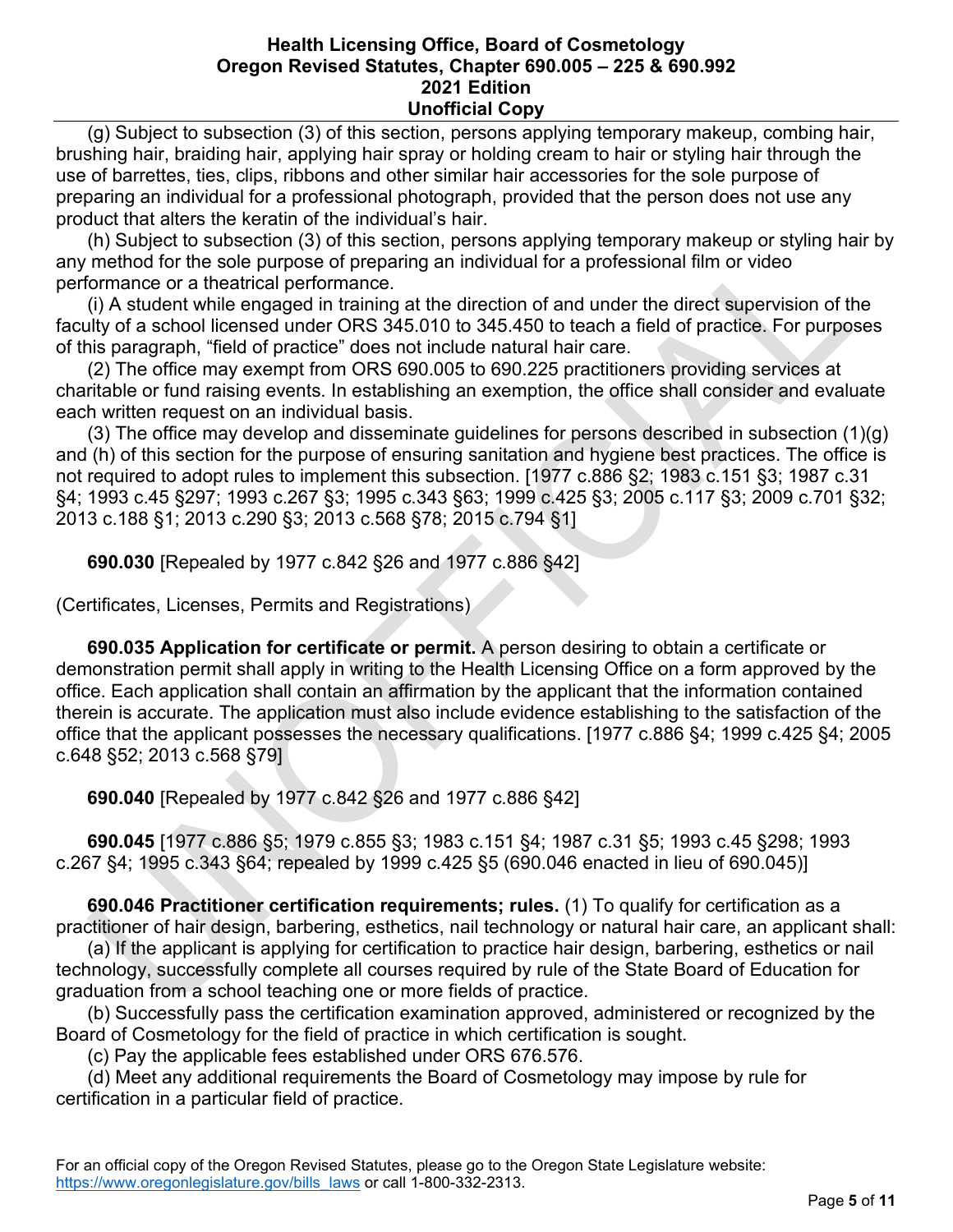(2) A person who is certified to practice hair design or barbering under this section is authorized to practice natural hair care. [1999 c.425 §6 (enacted in lieu of 690.045); 2005 c.117 §4; 2013 c.290 §4; 2013 c.314 §36]

 **690.047 Waiver of educational requirement.** (1) For purposes of this section, "field of practice" does not include natural hair care.

 (2) The Board of Cosmetology may waive all or part of the educational requirement for an applicant in a field of practice and allow the applicant to take the certification examination, provided that:

 (a) The applicant's education or training, including relevant education or training obtained in the military, is determined by the board to be substantially equivalent to Oregon certification requirements;

(b) The applicant is otherwise qualified to take the examination; and

 (c) The applicant holds an active certification that was issued in another state or a territory of the United States and has not been subject to disciplinary action by the other certifying body.

 (3) The Health Licensing Office may issue a specialty certificate in a field of practice to a practitioner who has:

 (a) Completed post-graduate education approved by the office that is separate from the education or training required for entry-level certification;

(b) Passed an examination approved or recognized by the board; and

 (c) Paid the applicable fees established under ORS 676.576. [1999 c.425 §8; 2009 c.701 §33; 2012 c.43 §24; 2013 c.290 §5; 2013 c.314 §37; 2013 c.568 §80]

 **690.048 Certificate prima facie evidence of right to practice; rules.** (1) The Health Licensing Office shall issue a certificate to each applicant who qualifies under ORS 690.046 or 690.047. The certificate is prima facie evidence of the right of the holder to practice in a field of practice for which the holder has qualified and purports to be a practitioner.

 (2) A certificate must show the practitioner's name, certificate number, expiration date and field of practice for which the practitioner is qualified to perform services.

 (3) A practitioner's certificate shall indicate any specialty certification, obtained under ORS 690.047, for which the practitioner is qualified to provide advanced services in a field of practice. Advanced services shall be defined by rules adopted by the office. [1983 c.151 §6; 1993 c.267 §5; 1995 c.343 §65; 1999 c.425 §9; 2003 c.547 §40; 2005 c.648 §53; 2009 c.701 §34; 2013 c.568 §81; 2019 c.11 §1]

 **690.050** [Amended by 1959 c.630 §1; 1961 c.436 §1; repealed by 1977 c.842 §26 and 1977 c.886 §42]

 **690.055 Facility license and temporary facility permit requirements.** (1) To be issued a license to operate a facility, each applicant shall:

(a) Be 18 years of age or older, if the applicant is a natural person.

 (b) Comply with the rules of the Board of Cosmetology concerning health, safety and infection control.

 (c) Comply with the applicable health and safety laws and rules of the Oregon Health Authority and any other state agencies.

(d) Pay the applicable fees established under ORS 676.576.

 (e) If the applicant is an entity other than a natural person, be formed and operated in accordance with Oregon law.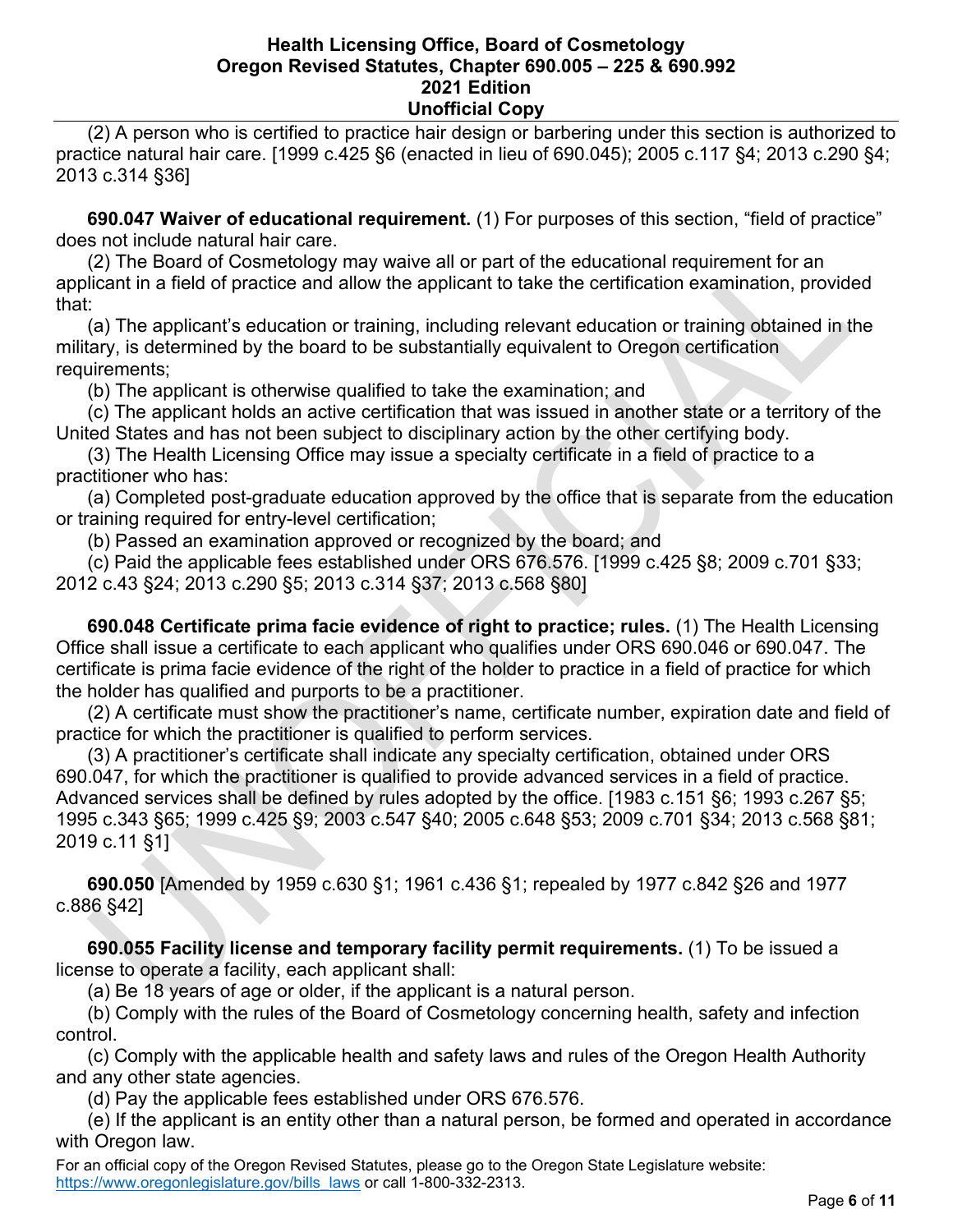(2) To be issued a temporary facility permit, each applicant must:

 (a) Operate the facility on a temporary basis for a period not to exceed 30 consecutive calendar days and in accordance with rules of the board.

(b) Be 18 years of age or older, if the applicant is a natural person.

(c) Apply on forms prescribed by the Health Licensing Office prior to opening for business.

(d) Comply with the rules of the board concerning health, safety and infection control.

 (e) Comply with the applicable health and safety laws and rules of the Oregon Health Authority and any other state agencies.

(f) Pay the applicable fees established under ORS 676.576.

 (g) If the applicant is an entity other than a natural person, be formed and operated in accordance with Oregon law.

(3) The office may adopt rules for the administration of this section.

 (4) A license issued under this section shall confer on a facility owner the right to operate the facility and to advertise the services for which the facility is licensed. [1977 c.886 §6; 1981 c.141 §2; 1983 c.151 §7; 1993 c.267 §6; 1999 c.425 §10; 2003 c.547 §41; 2005 c.648 §54; 2009 c.595 §1105; 2009 c.701 §35; 2013 c.314 §38; 2013 c.568 §82]

 **690.057 Independent contractor registration requirements.** (1) To be issued a registration to operate as an independent contractor, each applicant shall:

(a) Be 18 years of age or older.

 (b) Comply with the rules of the Board of Cosmetology concerning health, safety and infection control.

 (c) Comply with the applicable health and safety laws and rules of the Oregon Health Authority and any other state agencies.

(d) Pay the applicable fees established under ORS 676.576.

(e) Hold an active certificate in good standing.

 (2) A registration shall confer the right to an independent contractor to advertise and directly offer practitioner services to the public in a licensed facility or a facility operating under a temporary facility permit. [1999 c.425 §11; 2003 c.547 §42; 2005 c.648 §55; 2009 c.595 §1106; 2009 c.701 §36; 2013 c.314 §39]

 **690.060** [Amended by 1959 c.630 §2; 1961 c.436 §2; 1969 c.687 §3; repealed by 1977 c.842 §26 and 1977 c.886 §42]

 **690.065 Examinations.** (1) Examinations shall be given at such times and places as the Board of Cosmetology may determine, but in no instance less often than once every month.

(2) The board shall give each qualified applicant notice of the time and place of the examination.

(3) The board shall determine the subjects, scope and form of and the passing score for

examinations and qualifications for retaking failed examinations. [1977 c.886 §7; 1993 c.267 §7; 1999 c.425 §12]

 **690.070** [Repealed by 1977 c.842 §26 and 1977 c.886 §42]

 **690.075** [1977 c.886 §8; 1983 c.151 §8; 1987 c.31 §6; 1993 c.267 §8; 1995 c.343 §66; 1999 c.425 §13; 2005 c.117 §5; repealed by 2005 c.648 §§121,121a]

 **690.080** [Repealed by 1977 c.842 §26 and 1977 c.886 §42]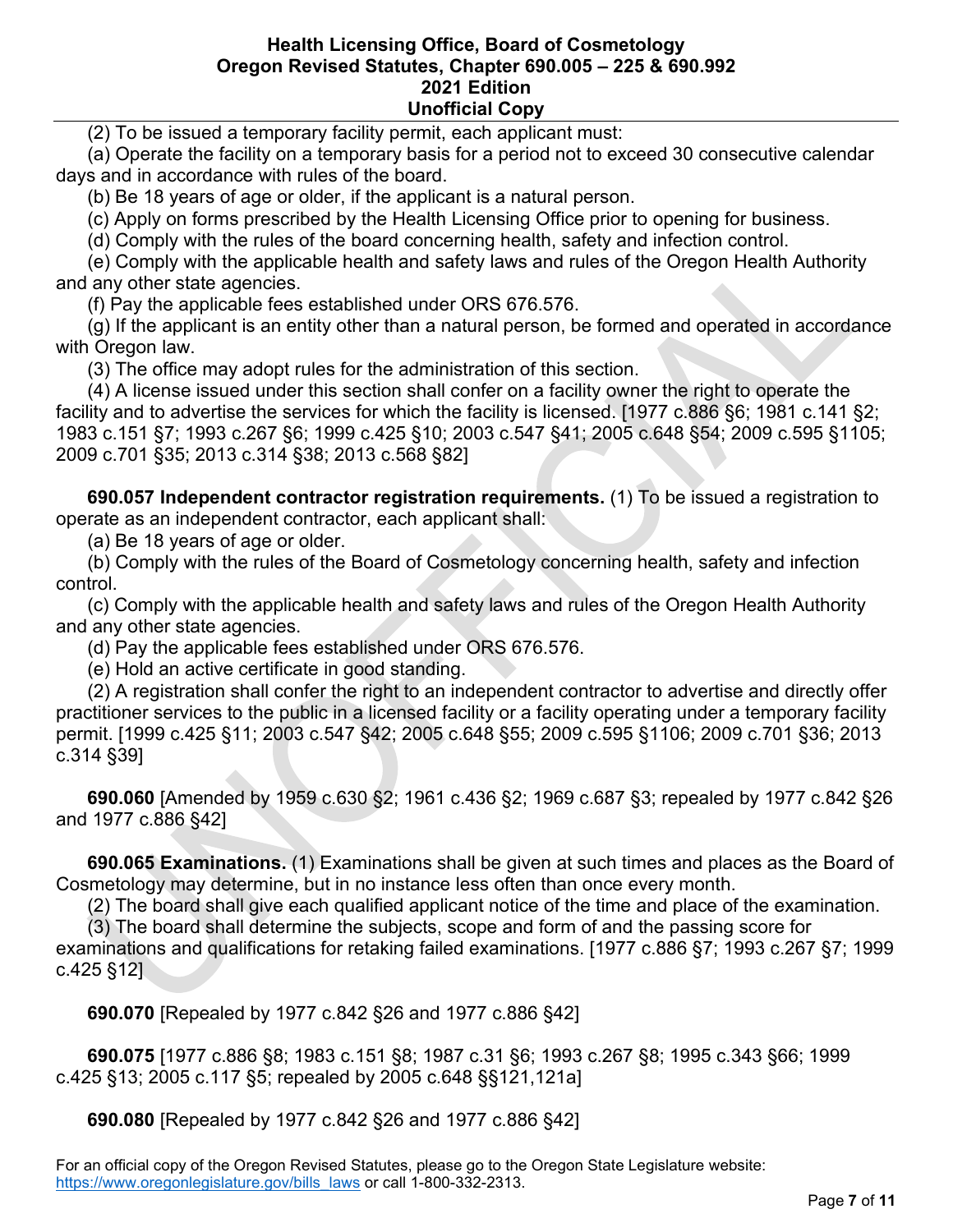**690.085** [1977 c.886 §9; 1983 c.151 §9; 1987 c.31 §7; 1993 c.267 §9; 1999 c.425 §14; 2005 c.648 §56; 2009 c.701 §37; repealed by 2013 c.314 §65]

 **690.087** [1979 c.855 §2; 1981 c.897 §100; renumbered 345.470]

 **690.090** [Repealed by 1977 c.842 §26 and 1977 c.886 §42]

 **690.095** [1977 c.886 §10; 1979 c.663 §1; 1993 c.267 §10; 1999 c.425 §15; 2009 c.701 §38; repealed by 2013 c.314 §65]

 **690.100** [Amended by 1961 c.300 §4; 1969 c.687 §4; repealed by 1977 c.842 §26 and 1977 c.886 §42]

 **690.105 Demonstration permit requirements.** (1) A person not certified under ORS 690.048 who wishes to practice, demonstrate and teach a field of practice, or perform a field of practice, temporarily and primarily for educational purposes and who is otherwise qualified as determined by the Board of Cosmetology shall first obtain a demonstration permit from the Health Licensing Office.

(2) The permit shall specify:

(a) The purpose for which it is granted.

 (b) The period during which the person is permitted to practice, demonstrate and teach, which period shall not exceed 30 days.

(c) The time and place of exercising the privilege granted by the permit.

(3) A person may be granted a permit if the person:

(a) Makes application to the office for the permit.

 (b) Is currently licensed or certified to practice or teach a field of practice in another state and presents satisfactory evidence of that fact to the office, or is otherwise qualified as determined by the board.

(c) Describes the purpose for which the permit is sought.

 (d) Pays the applicable fees established under ORS 676.576. [1977 c.886 §11; 1983 c.151 §11; 1987 c.31 §8; 1993 c.267 §11; 1995 c.343 §67; 1999 c.425 §16; 2005 c.648 §57; 2013 c.314 §40; 2013 c.568 §84]

 **690.110** [Repealed by 1977 c.842 §26 and 1977 c.886 §42]

 **690.115** [1977 c.886 §12; repealed by 1981 c.141 §4]

 **690.120** [Amended by 1961 c.300 §5; 1973 c.832 §38; 1977 c.873 §8; repealed by 1977 c.842 §26 and 1977 c.886 §42]

 **690.123 Freelance license.** (1) The Health Licensing Office may issue a practitioner a freelance license to practice outside or away from a licensed facility.

 (2) Practitioners performing services outside a licensed facility under the provisions of a freelance license shall comply with the safety and infection control requirements under ORS 690.165 and 690.205 and rules adopted by the office under those statutes. [1977 c.886 §13; 1983 c.151 §12; 1993 c.267 §12; 1999 c.425 §29; 2003 c.547 §45; 2005 c.648 §58; 2009 c.701 §39; 2013 c.314 §41; 2013 c.568 §85]

For an official copy of the Oregon Revised Statutes, please go to the Oregon State Legislature website: [https://www.oregonlegislature.gov/bills\\_laws](https://www.oregonlegislature.gov/bills_laws) or call 1-800-332-2313.  **690.125** [1961 c.300 §2; 1969 c.687 §6; repealed by 1977 c.842 §26 and 1977 c.886 §42]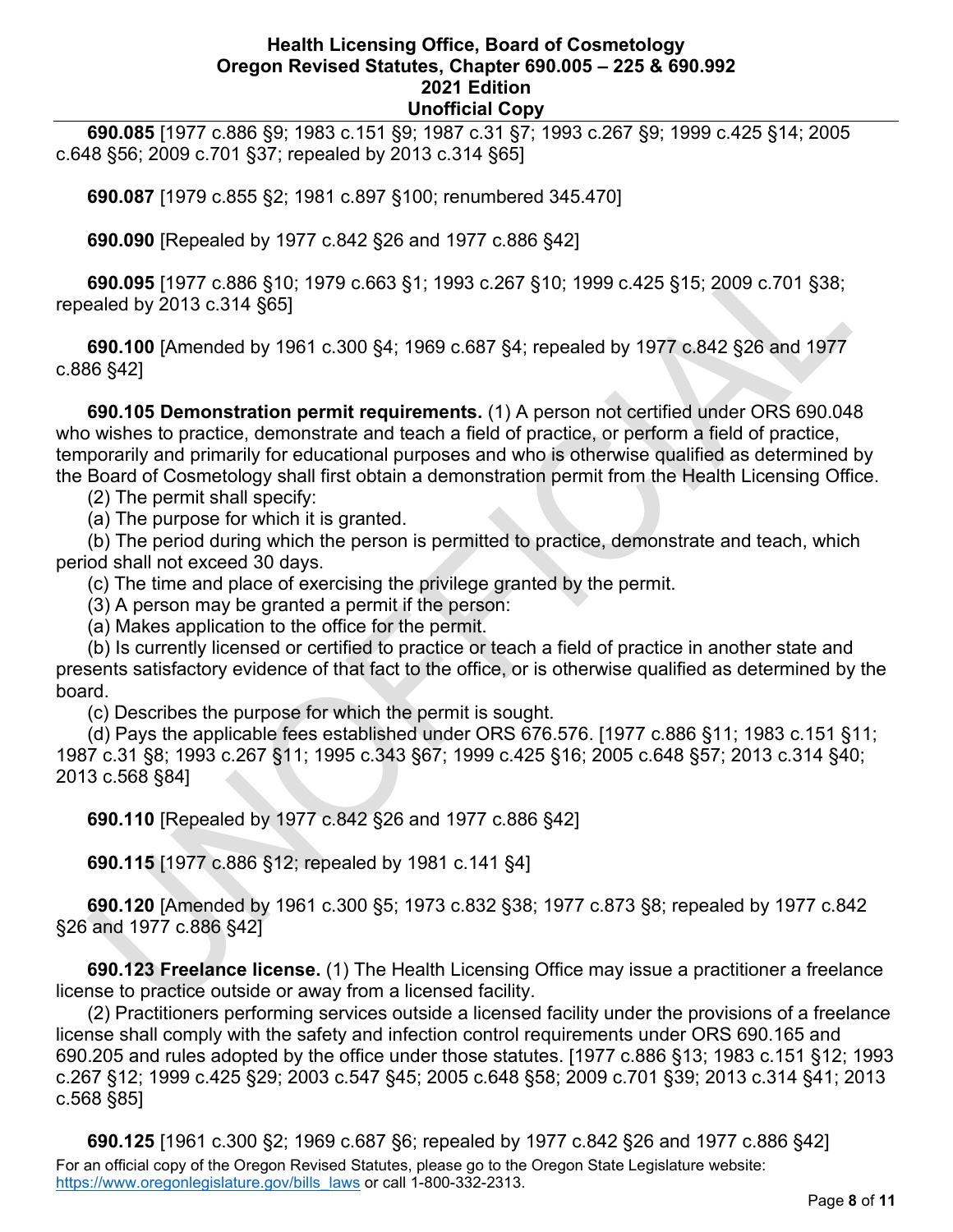**690.130** [Amended by 1959 c.630 §3; 1961 c.300 §6; 1961 c.436 §3; 1969 c.687 §7; repealed by 1977 c.842 §26 and 1977 c.886 §42]

 **690.140** [Amended by 1965 c.274 §1; 1973 c.832 §39; 1977 c.873 §9; repealed by 1977 c.842 §26 and 1977 c.886 §42]

 **690.150** [Amended by 1961 c.300 §7; 1965 c.274 §2; 1969 c.687 §11; 1971 c.86 §1; 1973 c.832 §40; repealed by 1977 c.842 §26 and 1977 c.886 §42]

(Board of Cosmetology and Health Licensing Office)

 **690.155 Board of Cosmetology.** (1) There is established within the Health Licensing Office the Board of Cosmetology consisting of seven members appointed by the Governor. At all times the membership of the board shall be so constituted that:

(a) Six members of the board shall be practitioners with active certificates.

(b) One member shall be a public member who is not a practitioner.

 (2) The term of office of each member of the board is four years, but a member serves at the pleasure of the Governor. Vacancies shall be filled by the Governor by appointment for the unexpired term. A member shall hold the member's office until the appointment and qualification of a successor. A member is eligible for reappointment. If a person serves two consecutive full terms, a period of at least four years must elapse before the person is again eligible for appointment to serve on the board.

 (3) The Director of the Health Licensing Office, or a designated representative, shall serve as an ex officio member of the board but without the right to vote. [1977 c.886 §14; 1983 c.151 §13; 1987 c.414 §84; 1999 c.425 §17; 1999 c.885 §20; 2005 c.648 §59; 2009 c.701 §40; 2013 c.314 §42; 2013 c.568 §86]

 **690.160** [1969 c.687 §9; repealed by 1977 c.842 §26 and 1977 c.886 §42]

 **690.165 Powers of board; rules.** In addition to the powers otherwise granted by ORS 345.430 and 690.005 to 690.225, the Board of Cosmetology shall have the power to:

(1) Determine whether applicants are qualified to take certification examinations.

 (2) Administer, approve or recognize certification examinations and designate the time, place and administrators of certification examinations.

 (3) Contract for the administration of examinations as part of regional or national examinations and contract with independent testing services for examination administration.

 (4) Pursuant to ORS 676.568, direct the Health Licensing Office to issue certificates, registrations, licenses and permits to individuals determined by the board to be qualified.

 (5) Except as otherwise provided in ORS 690.205 (2) or other provision of law, adopt rules establishing and enforcing standards for safety, infection control, professional conduct and any other matters relating to fields of practice, facilities or locations used by persons providing services regulated by ORS 690.005 to 690.225.

 (6) Pursuant to ORS 676.612 and 690.167, direct the office to suspend, revoke, limit or refuse to issue or renew certificates, registrations, licenses or permits or impose a period of probationary activity on the holder.

 (7) Do any act necessary or proper to effect and carry out the duties required of the board by ORS 690.005 to 690.225.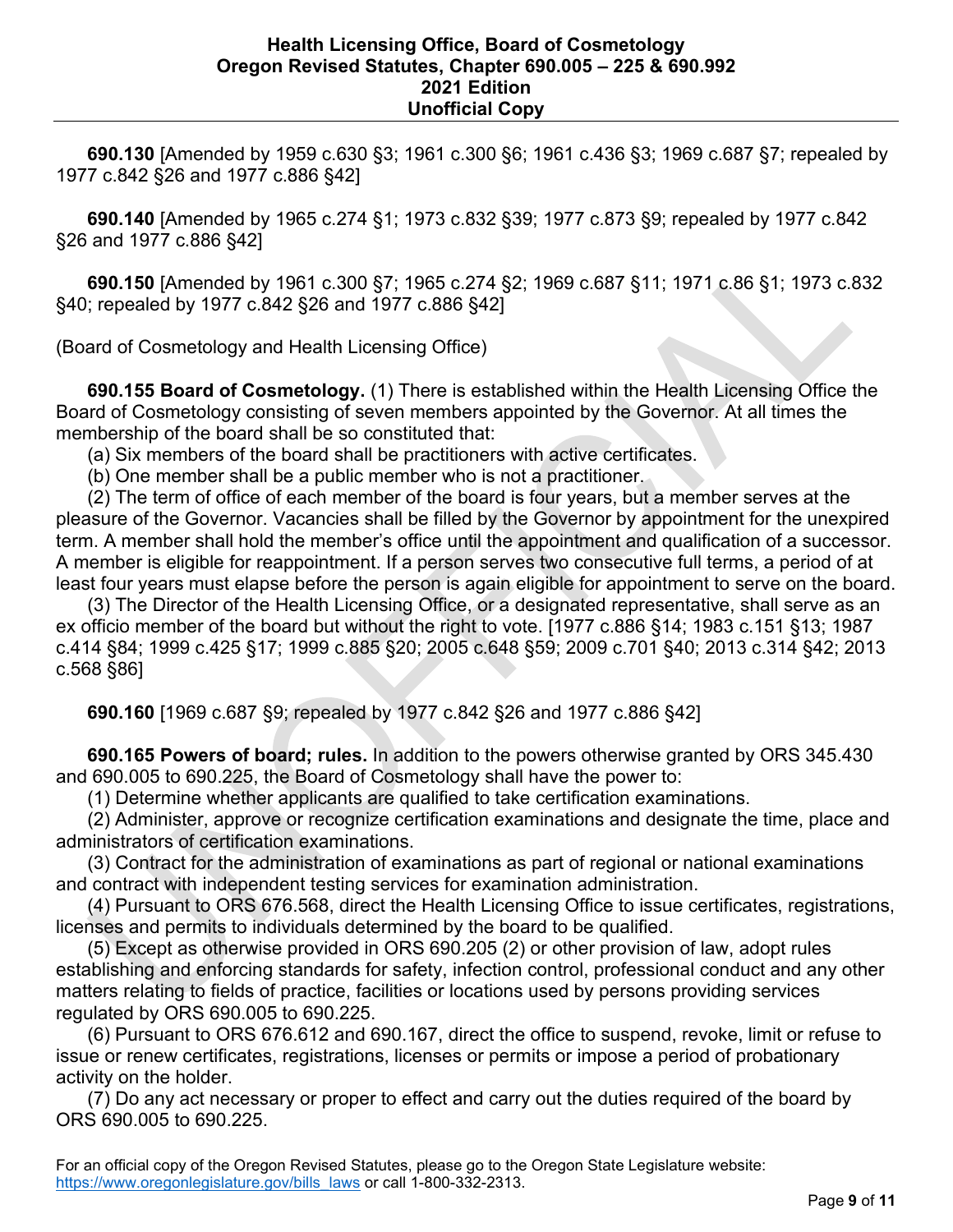(8) Adopt rules prescribing standards of professional conduct for persons practicing hair design, barbering, esthetics, nail technology or natural hair care.

 (9) Consult with the office about the issuance and renewal of a license under ORS 690.055 authorizing a facility to provide barbering, esthetics, hair design, nail technology services or natural hair care. [1977 c.886 §21; 1983 c.151 §14; 1987 c.31 §9; 1993 c.267 §13; 1995 c.343 §68; 1999 c.425 §18; 2003 c.547 §46; 2005 c.117 §6; 2005 c.648 §60; 2009 c.701 §41; 2013 c.290 §6; 2013 c.314 §43; 2013 c.568 §87]

 **690.167 Disciplinary authority of Health Licensing Office.** In the manner prescribed in ORS chapter 183 for contested cases and at the direction of the Board of Cosmetology, the Health Licensing Office may impose a form of discipline listed in ORS 676.612 against any person practicing barbering, hair design, esthetics, nail technology or natural hair care for any of the grounds listed in ORS 676.612 and for any violation of the provisions of ORS 690.005 to 690.225, or the rules adopted thereunder. [2003 c.547 §43; 2005 c.117 §7; 2005 c.648 §61; 2009 c.701 §42; 2013 c.290 §7; 2013 c.568 §88]

 **690.170** [1969 c.687 §10; repealed by 1977 c.842 §26 and 1977 c.886 §42]

 **690.175 Chairperson; rules; meetings; quorum; compensation and expenses.** (1) The Board of Cosmetology shall elect a chairperson. The board shall prescribe rules to govern the proceedings of the board. The board shall hold meetings at such times and places as it determines, but shall meet at least once each year. A majority of the voting members of the board shall constitute a quorum.

 (2) Each member of the board is entitled to compensation and expenses as provided in ORS 292.495. [1977 c.886 §§16,17; 1999 c.425 §19]

 **690.185** [1977 c.886 §18; 1983 c.151 §15; 1987 c.414 §85; 1999 c.425 §30; repealed by 2003 c.547 §118]

 **690.195 Records of Health Licensing Office.** (1) The Health Licensing Office shall keep a record of its proceedings relating to the issuance, refusal, suspension and revocation of certificates, registrations, licenses and permits and to the imposition of probation. This record shall also contain the name, place of business and the date of each certificate, registration, license and permit issued by the office.

 (2) The office shall keep a record of all complaints received, including the date of receipt, name and place of business of each practitioner involved, the name and address of each complainant and the nature of the complaint.

 (3) The records of the office shall at all reasonable times be open to inspection by the public. [1977 c.886 §19; 1987 c.31 §10; 1993 c.267 §14; 1999 c.425 §20; 2003 c.547 §47; 2005 c.648 §62; 2013 c.568 §89]

 **690.200** [Repealed by 1977 c.842 §26 and 1977 c.886 §42]

## **690.205 Rules; approval of Oregon Health Authority; when domestic use of facility**

**permitted.** (1) The Board of Cosmetology may adopt rules for the administration of ORS 345.440 and 690.005 to 690.225 and for prescribing safety and infection control requirements for facilities. Infection control requirements for facilities shall be subject to the approval of the Oregon Health Authority. A copy of the rules adopted by the board shall be furnished by the board to the owner or manager of each facility.